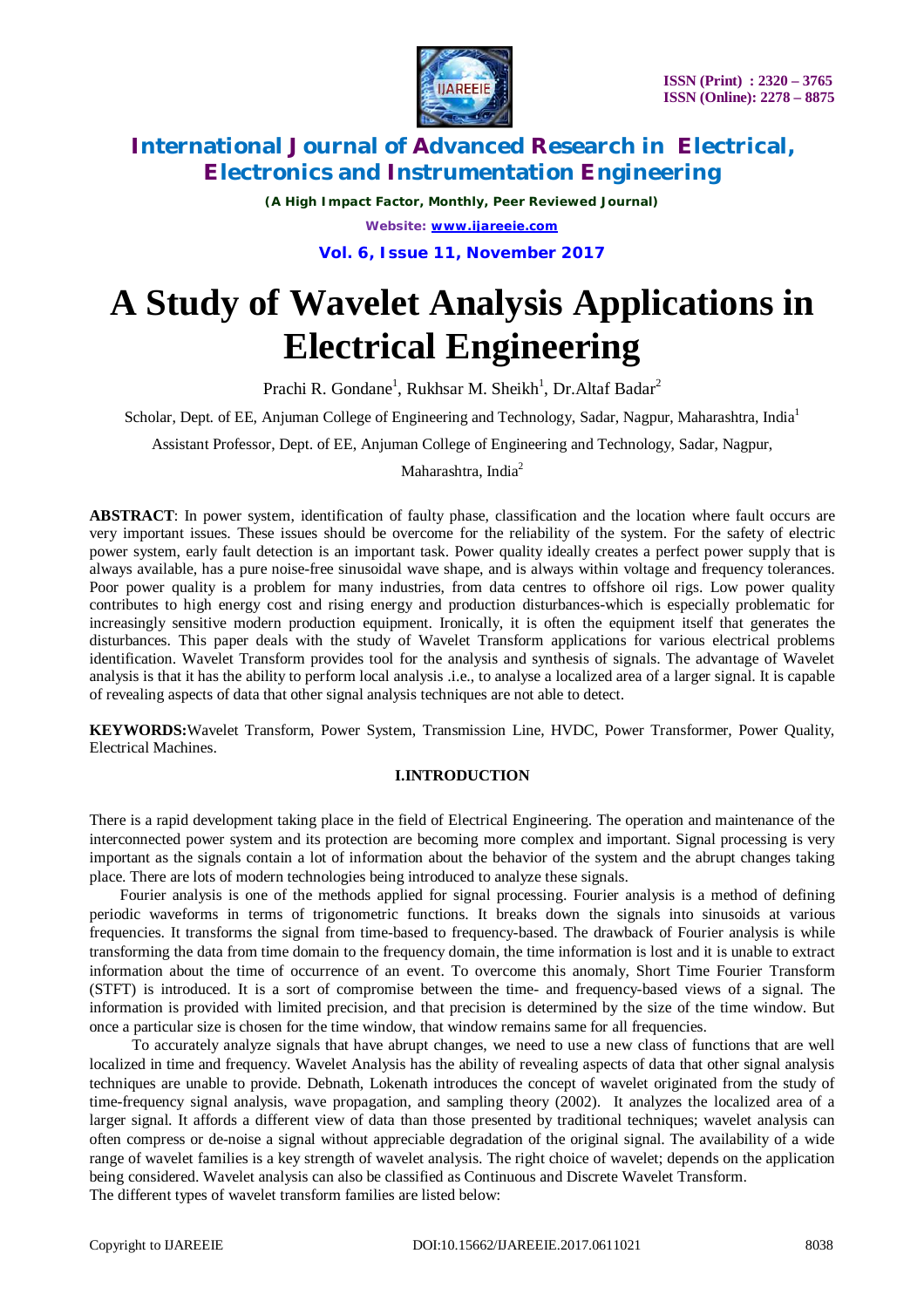

*(A High Impact Factor, Monthly, Peer Reviewed Journal)*

*Website: [www.ijareeie.com](http://www.ijareeie.com)*

# **Vol. 6, Issue 11, November 2017**

- HAAR WAVELET
- > DAUBECHIES WAVELET
- > BIORTHOGONAL WAVELET
- COIFLETS WAVELET
- SYMLETS WAVELET
- MORLET WAVELET
- **EXICAN HAT WAVELET**
- MEYER WAVELET
- $\triangleright$

In this paper, the applications of wavelet are studied for discrepancies in the following fields:

- Power System
- Power Quality
- $\triangleright$  Machines

The problems solved in power system by wavelet analysis are categorized into transmission line, HVDC and power transformer. Some of the topics discussed in this paper are:

- $\triangleright$  Arc furnace current
- $\triangleright$  Classification of transmission system faults
- $\triangleright$  Evaluation of harmonic content
- $\triangleright$  Comprehension method for power disturbances data
- Detection, localization and discrimination of power system disturbances
- $\triangleright$  Power system transients
- $\triangleright$  Reconstruction of non-stationary
- Extraction of imperfect frequency response<br>  $\triangleright$  Isolation of high frequency components & a
- Isolation of high frequency components & distinguish the fundamental frequency components
- $\triangleright$  Analysis of voltage & current signal at relay location
- $\triangleright$  Large fluctuation of power
- $\triangleright$  Effect of fault due to neighboring DC lines
- $\triangleright$  Fault occurs during voltage zero crossing in power system
- $\triangleright$  Protection of power transformer

With the help of WT, numerous problems can be solved for power quality. Some of the topics covered in this paper are listed below:

- > Classification of power disturbances
- $\triangleright$  Detection of harmonic components
- $\triangleright$  Variation in the electrical power services
- $\triangleright$  Sensitivity of the electronic equipment
- $\triangleright$  Supply voltage fluctuation problems

The problems occurring in machines can be detected by WT are over-voltages, noise, bearing element.

The paper is organized as follows: Section II describes the application of wavelet used in power system. The power quality is studied in Section III and Section IV presents the analysis on machines parts. Finally, Section V concludes the paper.

### **II.POWER SYSTEM**

Power system is the combination of all equipment with their associated control and auxiliary systems for generation, transmission, distribution and utilization of electrical power. Nagrath and Kothari (1989) have discussed power system security [1].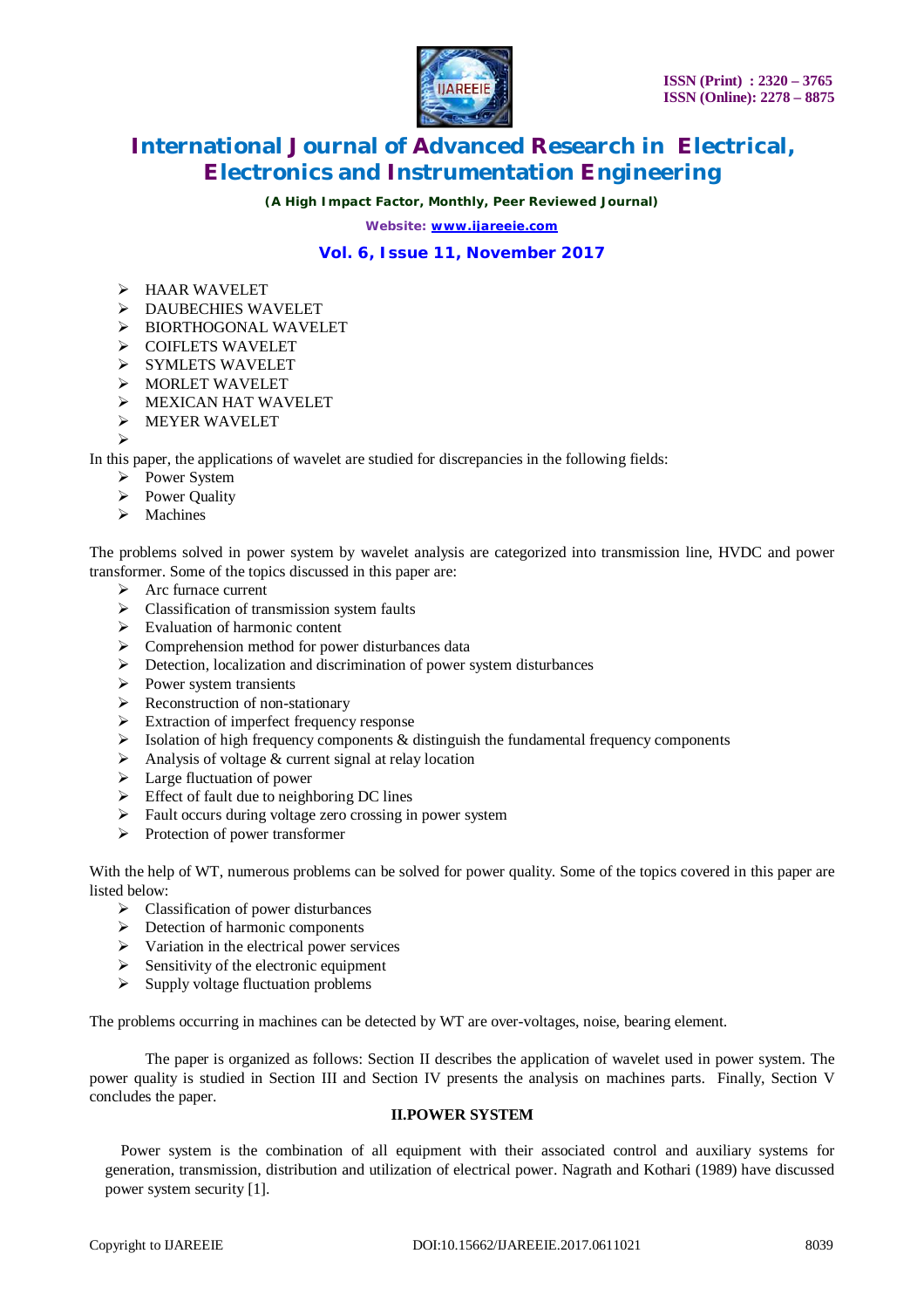

*(A High Impact Factor, Monthly, Peer Reviewed Journal)*

*Website: [www.ijareeie.com](http://www.ijareeie.com)*

### **Vol. 6, Issue 11, November 2017**

### **A. TRANSMISSION LINE**

Transmission lines are sets of wires, called conductors, which carry electric power from generating plants to the substations that deliver power to consumers. Lines are operated at relatively high voltages varying from 69kV up to 765kV, and are capable of transmitting large quantities of electricity over long distances.

Wilkinson et al. [2] presents the scheme for analysis of power system transients. It deals with wavelet analysis of the current drawn by an arc furnace and the vibration waveforms obtained from a generator turbine. Mallat's pyramid algorithm is carried out for discrete wavelet transform. In analysis of arc furnace current, 11 wavelet levels and 2048 sample points of discrete signal are considered. The transient signals are decomposed and reconstructed to get the actual current waveform. Daubechies d20 is used for wavelet analysis. For arc furnace analysis, a 5-MVA arc furnace is used. In analysis of turbine vibrations, 4-pole, 60-hz, 5MVA synchronous generator is used. The speed of the turbine is 500rpm which the gearbox converts to 1800rpm for the generator. The sampling frequency is 10,240Hz.

 In [3], classification of transmission system faults based on multi criteria technique is described to define and examine faulty line. Using online wavelet transform algorithm, the line currents are refined. Time detection of fault is less than 10ms by the proposed fuzzy fault classifier. For the simulation of a sample three phase power system, Electromagnetic transients program (EMTP) software is utilized. This technique provides high speed digital relay performance, precise for different system conditions, within half cycle. For transient disturbances classification, the above method is easier and very effective as compared to the ANN based approach.

 Pham et al. [4] develops an approach for the evaluation of harmonic content based on wavelet transform. The problem of images is solved by sampling of the waveform. Simultaneous identification of harmonics consists of integer, non-integer and subroutine based on wavelet algorithm. The frequency spectrum of the waveform is disintegrated into sub-bands with discrete wavelet packet transform filter banks. The continuous wavelet transform is also applied to analyze the harmonic contents of non-zero sub-bands. The harmonic frequency amplitude and phase is determined accurately. The sampling frequency, the highest identifiable frequency and the lowest frequency of interest are 400Hz, 200Hz and 25Hz. This analysis provides amplitude and phases of all components by DFT method. In the field test waveforms, the site-test phase voltages and currents are recorded at 3KV bus feeder. The waveforms are sampled at 3030 Hz and recorded for 20sec. The analyzed waveforms of maximum duration are 6s. A PENTIUM PRO 200MHz processor is used. The floating point operations required are  $1.6*10^9$  in MATLAB.

 Hamid et al. [5] introduces a compression method for power disturbances data via wavelet packet transform (WPT) and discrete wavelet transform (DWT). The proposed data is proved to be applicable for remote power protection and power quality monitoring. The WPT Daubechies (Db5) filters are used for the data compression of all power disturbances. Using the minimum description length criterion, the Symlets7 filter is proved to be accurate. The reconstruction of signal for the best number of wavelet retained coefficient is selected. The compression ratios obtained are less than 11% by using suitable filters. Implementation of an additional lossless coding helps to reduce the compression by more than half. The algorithm which is introduced can be utilized to compress a wide variety of onedimensional (1-D) power system disturbance signals and also the ground fault signals. The simulation data obtained from a Power system hardware/analog simulator by the Kansai Electric Power Company (KEPCO), Japan. The DWT and WPT compression are evaluated using the Power disturbance signals, the length of one signal is N=8000 samples for 800 ms.Each sample requires 12 bytes ASCII and magnitudes are stored hence the size of 96 000 bytes.

 In [6], new method for the study of power system disturbances with wavelet analysis and neural systems is explained. In the detection, localization and discrimination of power system disturbances, discrete wavelet transform (DWT) (Daubechies Db4) is chosen for accurate analysis. The introduction of neural system with wavelet analysis together works as an advanced tool. It is used for the extraction of 8 typical disturbances. In power quality problems, the proposed method has a good capability for the diagnosis. Eight typical disturbances are distinguished using wavelet analysis and neural classification system. The calculation of two digitized signals with DWT using MATLAB program contains 16384 sample points each.

Zheng et al. [7] illustrates the application of wavelet transform of power system transient and harmonic analysis. Transient model and steady state model are classified for transient analysis, harmonic analysis and time frequency response of the power system. For arc furnace voltage and current waveforms, the harmonic voltage is considered as a source and the sampling frequency is 7.68 KHz. The Daubechies 10 wavelet is used as mother wavelet. An actual arc furnace is used to prove the influence of the analysis scheme and system model which examines the switching operation, harmonic and time frequency response. The system frequency is 60 Hz and the supply system voltage is **394V.** The current waveform is scaled to 200.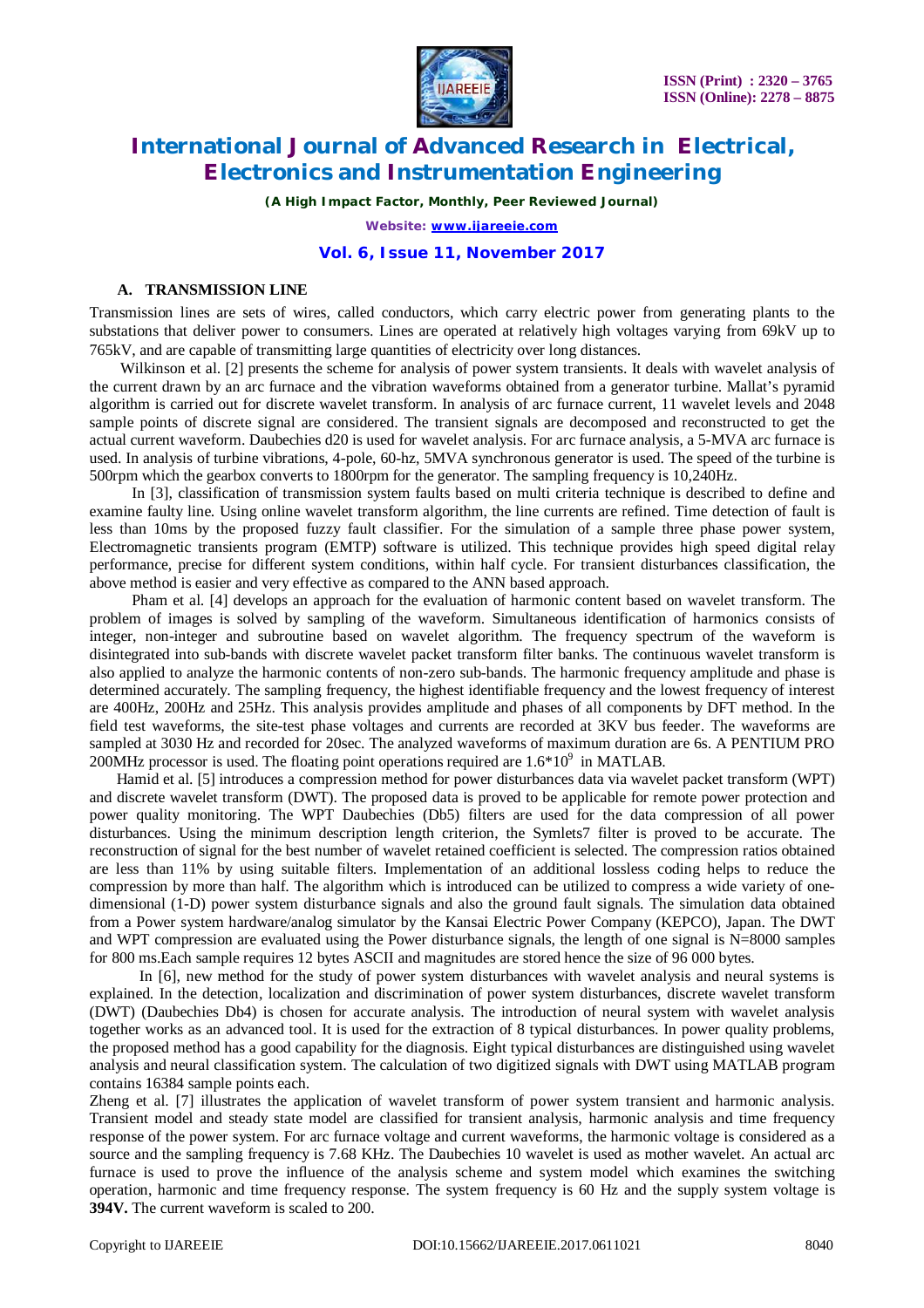

*(A High Impact Factor, Monthly, Peer Reviewed Journal)*

*Website: [www.ijareeie.com](http://www.ijareeie.com)*

# **Vol. 6, Issue 11, November 2017**

 In [8], the analysis of electromagnetic power system transient based on wavelet transform is introduced. The aim of the visual analysis is to reduce the large volume transient signals into smaller and productive quality information to the power system. Wavelet transform provides information about the frequency composition and is more accurate for non-periodic signals. Though the two buses are distanced 100miles apart, the EMTP system has the ability to determine the location of disturbances and to distinguish accurately between the two types of transients (capacitor switching and single-phase fault). With manual inspection or automated transient signature recognition system, the detection scheme is analyzed.

 In [9], the reconstruction of non-stationary power system disturbances is shown. The use of wavelet coefficients is introduced to differentiate the types of faults. For reconstruction, the Daubechies wavelet having  $N=2$  is used. The result shows that the 100% of the coefficients are utilized. The application of wavelet is applied to model several short term events like an auto-reclosure, voltage dip and capacitor switching transients. The different power systems are considered for study in which the reconstruction is for 2% of the coefficient.

 Pham et al. [10] describes the extraction of the imperfect frequency response of filters in wavelet transform filter banks. Using arc furnace waveforms and field test waveforms, the analysis is done with the non-stationary waveforms algorithm of wavelet probabilistic network (WPN). It is illustrated in the diagnosis of a motor-starting problem. Disturbing Events Detection System (DEDs) with WPN can be used to detect power quality disturbances .The high order Daubechies wavelets are normally very effective for the determination of harmonic power system waveforms. The Daubechies Db10 and Db5 are used for simulation. The modified DWPT filter banks consist of decomposition of waveform to recognize the harmonic trends. It provides a robust WPN algorithm for the analysis of harmonic non-stationary power signal waveform. The diagnosis of motor-starting problem occurred in Western Australia power system has been described by the power and practicality of algorithm with its application.

 In [11], new approach by the Dyadic-Orthonormal wavelet transform (DOWT) using multi-resolution analysis of voltage and current signals is presented. The relatively smaller rise of the harmonic current is examined at scales 7 and 8. Comparing the classical FFT based algorithm, the DOWT is more effective in electric power quality assessment and the analysis of waveform. Some other wavelet can be used in voltage and current signals with time varying power system harmonics like Meyer-Wavelet. The proposed technique provides better results as compared to FFT. The lamp of 20W is used for current drawn by a small energy device. Over 10 periods of current (fundamental frequency 50Hz) i.e., 4096 samples are plotted.

In [12], a concept of wavelet transform as an important online tool is introduced for protective relaying algorithm with short data windows comparing to DFT (Discrete Fourier Transform). The significance of modern technique is to isolate the impulse i.e., high frequency component and distinguish the fundamental frequency component through small data window. Using wavelet function Daubechies (Db8), the voltage signal on a transmission line during L-G fault for four levels wavelet decomposition is analyzed. The test results provide the simulation of 10 and 20-samples data windows (based on 5-KHZ sampling rate) equivalent to 1/100 and 1/5 power frequency cycle (based on 50Hz power supply). This technique helps to reduce the tripping time and enhances the procedure of protective relays. The calculations of fundamental frequency component are very efficient and protect the frequency circuit.

 Osman et al. [13] presents a digital distance protection scheme based on analyzing the calculated voltage and current signal at relay location in transmission with multi resolution analysis (MRA). The important aspect of this technique is to measure the impedance of the fundamental frequency between the relay and the fault point. As the wavelet basis function, the wavelet Daubechies Db1 (with 2 filter coefficient) is used for fault detection and it is efficient to detect transients. With 8 filter coefficient, the wavelet Daubechies Db4 is utilized for the estimation of the voltage and current. The algorithm is executed on a Texas Instrument (TMS-320-C30) DSP board with wavelet based protection of a physical model of transmission line. After fault inception, the proposed technique detects all faults in less than one cycle. At different locations and different loading conditions the distance protection algorithm is examined through the real time tests which consist of solid ground faults, phase faults, high impedance faults and nonlinear ground faults and line charging. The frequency response characteristics are performed on 500kV line with frequency up to 500Hz in a transmission line model consisting of four equivalent  $\pi$  sections of 50km. At one end of transmission line model is a 3-phase, 208V utility system and at the other end 3-phase, 3kVA, 208V, synchronous machine.

 Wei Chen et al. [14] present the wavelet based direction protection technique in transmission line. The power system of EHV and UHV is implemented with less data communication using ultra high speed (UHS) directional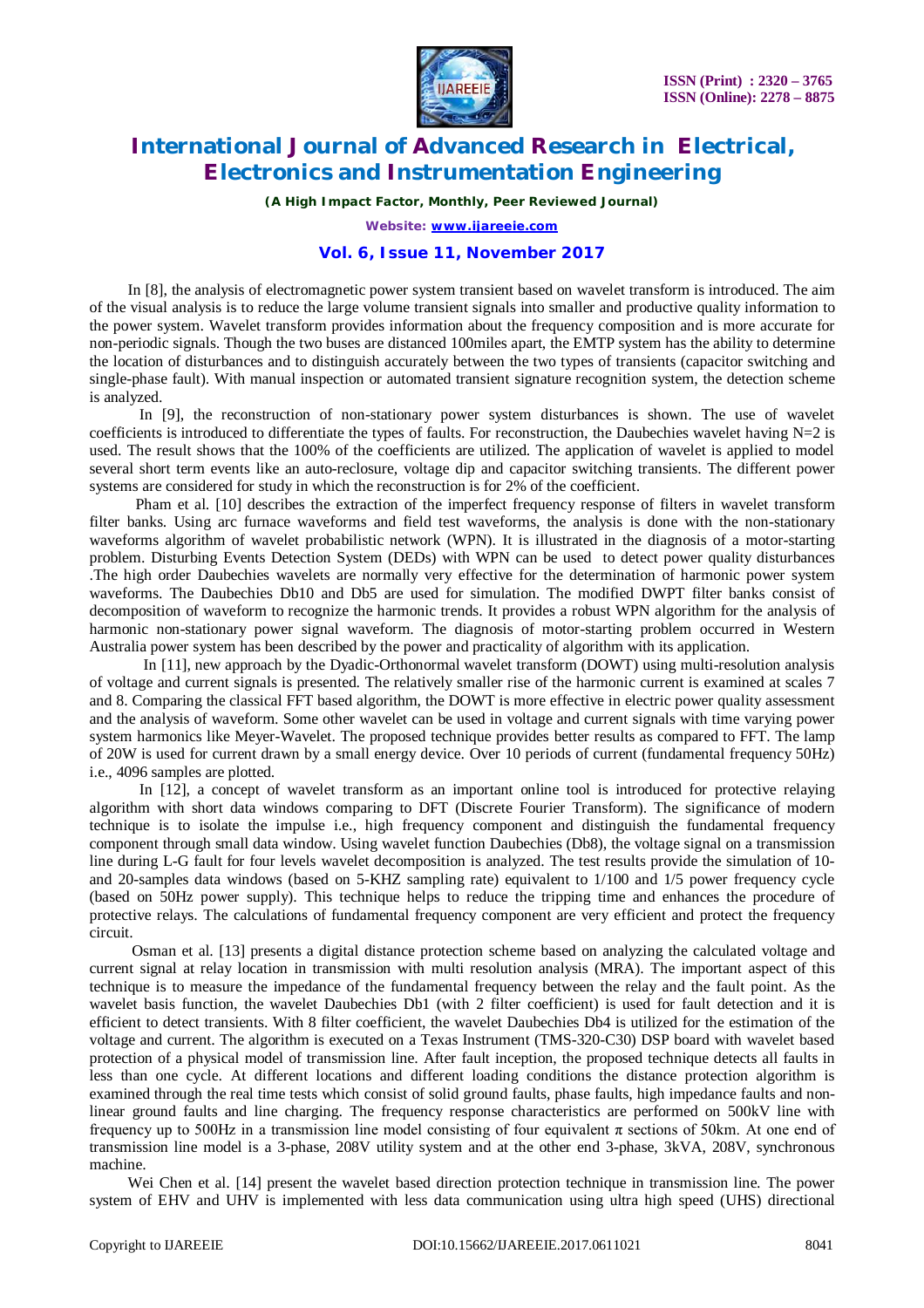

*(A High Impact Factor, Monthly, Peer Reviewed Journal)*

*Website: [www.ijareeie.com](http://www.ijareeie.com)*

### **Vol. 6, Issue 11, November 2017**

protection. The power systems simulation program PSCAD/EMTDC is used for verification. The modulus maxima of wavelet transform has been analyzed with transient traveling wave. The analysis of simulation gives idea about general problems such as effect of widely used Coupling Capacitor Voltage Transformer (CCVT), the influence of fault resistance and line trap. The oscillations of faults close to impedance discontinuity are solved by wavelet based traveling wave protective relay. A 500kv power system is used for simulation and the power system simulation program PSCAD/EMTDC is used for the verification.

Solanki et al. [15] shows a technique to determine and classify faults for EHV overhead transmission lines. The technique is related to the detection of fault generated transient signals by wavelet analysis. The detection of fault transient signals has been taken through fault current and voltage waveform which leads to high frequency transient signals. After specific analysis of different mother wavelets, Symlets2 is found to be the foremost candidate. The wavelet analysis has the capacity to develop high speed protection relays with precise fault detection and classification. 400kv power transmission line system having length of 190km with 2 generator model is used.

 In [16], a scheme of differential protection for a power transformer is presented. The technique is focused on the transient current which is emphasized by fault. Using spectral energies of subtract transients the accurate extraction could be obtained between internal and external faults. To withdraw the transients, the wavelet Daubechies (Db6) is utilized to forge five level filter banks. The DWT filter banks are designed for elimination of the transient signals precisely. The inrush fault shows the restraint signal four times higher than that of an internal fault. The extraction of inrush current signal from internal fault is done with the help of proposed relay. For simulation the EMTP program incorporating transformer modeling subroutine BCTRAN is used.

Chunju et al. [17] represents the protection technique used in the transmission line. For identifying internal and external fault, the transient characteristics of the faulted modal voltage and current are used. In transmission line, the Daubechies Db4 and Symlets5 mother wavelet are productive to recognize high impedance fault. The operation time of distance protection is 20ms. Its zone 1 can only be up to 80% due to error of measurement and uncertainty. After the fault inception, the test output shows that the advanced method is able to detect all the faults in less than one cycle. This protection scheme has the ability to recognize the single line to ground fault with high fault resistance, precisely and it has good judgment, reactivity and feasibility. A 500kv EHV transmission line model is used.

 In [18], classification and detection of transmission line fault with the wavelet based method during power swing is illustrated. The decomposition of analyzed signals into various frequency bands has been detailed on wavelet transform of multi resolution. The delay of the operation of relay is to be done in fault conditions, where the distancerelay is unable to extract the fault from stable power-swing. The application of wavelet transform for detection and classification of fault in power swing is used for relay operation blocking or monitoring. For multi resolution analysis, the wavelet Daubechies-8 (Db8) is used to detect the fault as mother wavelet. Various faults like ground fault and phase faults are determined by distinguishing a feature from components based on results of wavelet transform. The EMTP transmission line relay testing is studied by the power system model is introduced by the IEEE PES Power System Relaying Committee (PSRC) WG D10.

Kulkarnisakekar et al. [19] explains transmission line protection scheme where the fault detection is done by wavelet transform and the classification of fault by Artificial Neural Network (ANN). The occurrence of fault and detection is carried out very fast through the new signal processing tools with increase in speed of processing. Depending on the application of ANN the adaptive protection scheme is tested to enhance the efficiency such as shunt fault, varying fault cases such as different fault resistance and fault inception angle. DWT (Db4 level 1) is used for simulation. The results show that the faults are classified in one cycle. The simulation is completed with each type of fault (SLG, LLG, LL, LLLG each section of transmission line) at various fault inception angles between 0 and 90 and fault resistance 0.0001 to 40 via SIMULINK and SIMPOWERSYSTEM toolbox of MATLAB. As compared to earlier techniques in transmission line distance protection the ample of line length is protected.

 Kale et al. [20] describes a new theory for the selection of a faulted phase in transmission line which is related to traveling wave theory. It has the ability to fulfill the necessity of efficiency and rate of motion. Faulted phase selection is indifferent to independent parameters like fault location, fault resistances, fault inception angle and fault type. To determine the faulted phase selection, Simulink of MATLAB software is used, to simulate the double end fed power system of 400 KV, 200Km transmission line system. All the faults including single phase, two phases and three phases are estimated. It is shown in the result that faulted phase selection in completed inside a quarter of cycle.

AtthapolNgaopitakkul [21] states the algorithm for fault classification on transmission line. The technique used to classify the fault on transmission line is a combination of discrete wavelet transform and fuzzy logic. The system used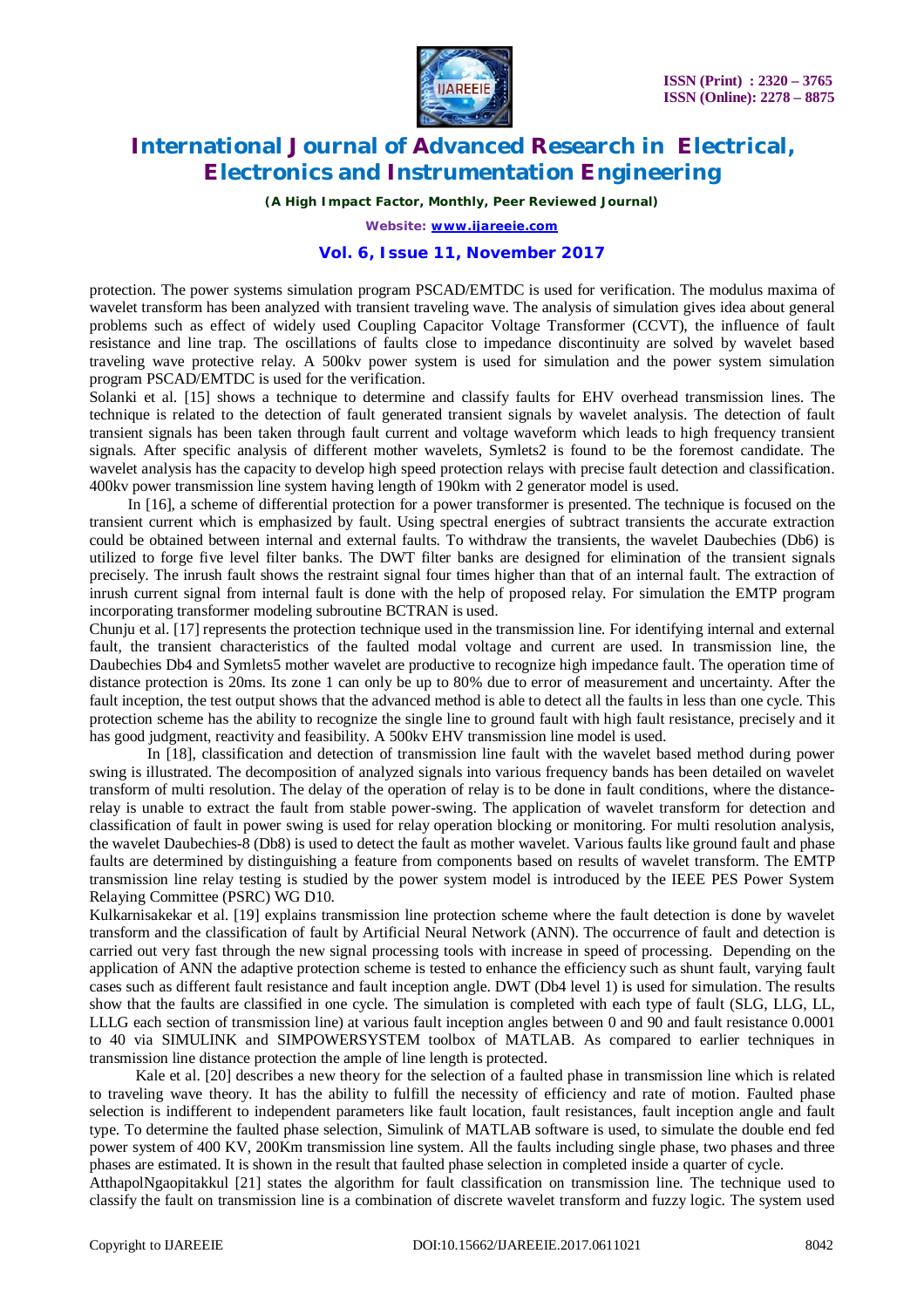

*(A High Impact Factor, Monthly, Peer Reviewed Journal)*

*Website: [www.ijareeie.com](http://www.ijareeie.com)*

# **Vol. 6, Issue 11, November 2017**

for simulation is a double circuit structure and loop structure of 500kv and 500MVA load. The Alternative Transient Program (ATP)/EMTP model is used to simulate fault signals. Mother wavelet DB4 is used in this system. The accuracy obtained in results is very high with the use of this combinational method.

 In [22], a powerful system for detection of different disturbances with the help of neural networks is described. The system consists of AI kernel and an acquisition card. In acquisition card 640 samples in every 100 milliseconds is obtained. In ANN output thresholds are defined, the output value may be considered as disturbance, if the output value is above 0.7 and below 0.3 it is treated as ideal signals.

 In electrical networks, the power system transient cause serious disturbances. With the help of time-frequency analysis technique of DWT and MRA algorithm power system transient disturbances are detected by choosing the most suitable wavelet function [23]. The wavelets db4, coif4, bior3.1, and sym5 are used. In which Db4 and coif4 are more efficient in medium and high frequency disturbances, Bior3.1 is efficient in high frequency disturbances and Sym5 is efficient in low medium and high frequency disturbances. IEEE 1159 system is used for simulation.

 In [24], the analysis of time-varying harmonics in voltage and current waveforms are discussed. The Discrete Fourier Transform is proposed by international harmonic measurement standards. It is given as an extension of [70]. IEC 61000-4-7 system is used for sampling. The algorithm simultaneously uses different levels of the wavelet decomposition tree to compute the harmonic distortion based on wavelet-packet transform.

G.Keerthana et al*.* [25] discusses the failure in transmission line which interrupts the reliability of the operation in power system. DWT is used for the extraction of the hidden factors from the fault signal. This method uses Daubechies6 (mother wavelet) which is useful for detecting and localizing different types of fault transients. MATLAB/Simulink is used for verifying the simulation results. 3 generator 3 bus systems are used as test rig.

 The technique for the detection of transmission line faults is represented. Wavelet transform [Daubechies] is used for the detection and extraction of disturbance features of various types of electric power quality disturbances. A 100KM transmission line of 138kV, 100MW, 60Hz system is used for study. This provides an easy selection of threshold to detect fault at different distances and inception angles in the range of  $0-180^0$ . A 100 km transmission line of rating 138kV, 100MW, 60Hz is fed from both ends. Synchronized sampling of three phase currents and voltages is carried out at both the ends with the help of a GPS satellite [26].

 In [27], the EHV transmission line protection is illustrated. Author gives the ultra-high-speed [UHS] directional protection scheme using wavelet transform. In fault feature analyses, 500KV transmission line system is used. The wavelet transform technique extracts high-frequency transient components from two composite relaying signals. The wavelet transform (WT) is used for investigating the possibility of improving the UHS protection.

 In [28], protection of parallel transmission lines is discussed. The scheme is utilized for the detection and classification of faults on parallel transmission lines which includes the combination of wavelet transform and neural network. Daubechies 8 wavelet is used for analyzing the signals. For fault simulation 220 KV, 100 Km double circuit transmission line system is selected. This is an accurate technique for automation of identification of faults on parallel transmission lines.

Mamta Patel and R N Patel [29] presents the fault detection and its classification on a transmission line. The technique applied is wavelet MRA and feed forward back propagation neural network. A 220 kV power system is simulated using MATLAB®/Simulink, SimPowerSystem toolbox, wavelet toolbox and neural network toolbox for different fault conditions on the line. The method uses D1 and D5 wavelet. The classification of faults is precise and the location of the faults is identified with 95% accuracy.

 Occurrence of fault in transmission and distribution line is very high because it runs over hundreds of kilometers to supply electrical power to the consumers is pointed out in [30]. A technique based on measurement of fundamental frequency currents and voltages or impedance for fault detection in transmission line is most suitable. The occurrence of faults in the transmission line produces transients. Artificial intelligence methods as ANN or fuzzy logic system can be used to classify and locate fault. For finding faults with different locations on the line a 220 kV power system is simulated using MATLAB/Simulink, SimPowerSystem toolbox, and wavelet toolbox.

Chengzong Pang and MladenKezunovic [31], discusses the phenomenon of large fluctuations of power between two areas of a power system called as power swing. The distance relay should be able to detect the fault occurs during the power swing. This method extracts the traveling waves from transient signals induced by faults and calculates the energy of high frequency components extracted by using the wavelet transform. For transmission-line relay testing, EMTP reference model is used which is introduced in the IEEE PES. ATP is used to simulate the power swing. Db8 wavelet is used in this paper.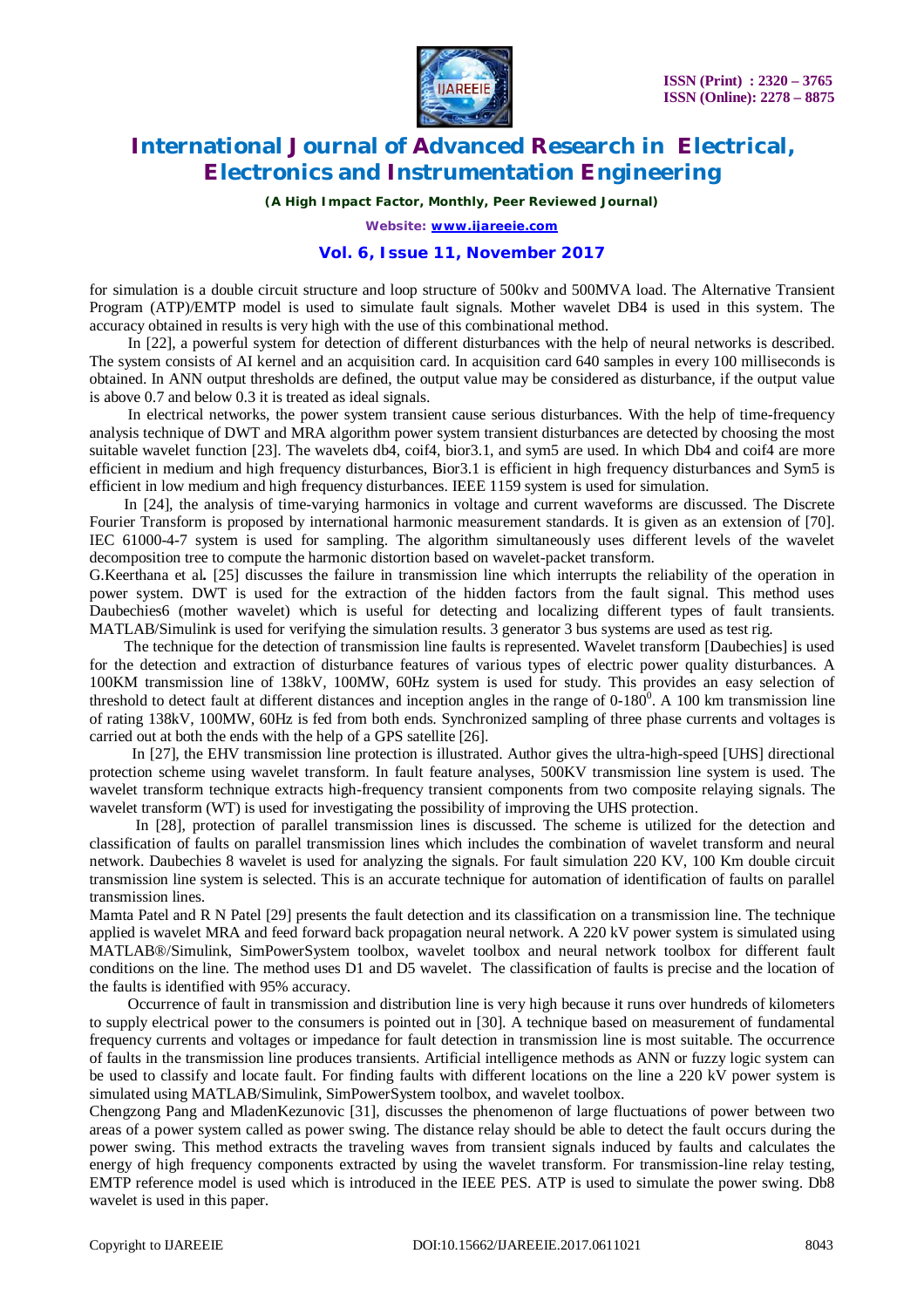

*(A High Impact Factor, Monthly, Peer Reviewed Journal)*

*Website: [www.ijareeie.com](http://www.ijareeie.com)*

### **Vol. 6, Issue 11, November 2017**

 In [32], improved method for the transmission line boundary protection based on wavelet transform and ANN is explained. Using local end data and exact fault type, the external fault is differentiated with internal fault. To complete this objective, signal processing and artificial intelligence is used. The db5 wavelet is selected as the mother wavelet for detecting the short duration, fast decaying fault generated transient signals and the extracted features will be handled using a self-organized neural network. A 500-kV, where lengths of three lines are set identically to 200 miles and capacitances of 0.1 µf model is used for simulation.

Parikh et al. [33] represents the technique for fault zone identification in a series compensated transmission line. Method used for this is a combined wavelet-support vector machine (SVM) technique. The proposed technique consists of two stages. In first stage DWT technique is employed to capture the features of fault currents and in second stage these features are passed to the SVM to detect the fault zone. This algorithm has an overall accuracy of 93.917%. A set of 25200 test cases in a sample power system proves the effectiveness for a large test data. A 400-kV, 50-Hz power system consisting of two sources representing two areas connected by a tie line of 300 km with a series capacitor placed at the middle of the line model is used for simulation.

Fernando H and Ali Abur [34] studies power industry transmission line fault location. The method suited is wavelet transform for analyzing power system fault location. Daubechies4 wavelet as the mother wavelet in all the transformations is used. It proves that the Wavelet transform possess some unique features that make it very suitable for this particular application. A 345KV, 200 miles model with ATP/EMTP program is used for simulation.

 Dong-Jiang Zhang et al. [35] describes the new protection scheme for protecting power transmission lines called as transient positional protection (TPP). By using complex wavelet analysis the proposed scheme is developed. It detects the fault position according to their relative travelling time and polarities with the utilization of primary voltage readings. Complex Morlet Wavelet is used, which can specify the shape of the wavelet without changing the center of its function in the frequency domain. The frequency-dependent transmission line model based on a 400-kV EHV vertical constructed line is simulated in PSCAD/EMTDC.

 Liang et al. [36] approaches the fault detection and classification with the use of wavelet MRA and wavelet transform. This is a powerful signal analysis tool has been used successfully in many areas for about 10 years. MRA examine the feature of signal at different frequency band. This algorithm proves its effectiveness in high impedance fault detection. To provide fault data a 3 generator 6 bus power system is simulated by ATP. The fault was simulated on a line of 174.4km length. To get high frequency signal a low pass digital filter having 300Hz cut of frequency is used.

# **B. HVDC**

 A high-voltage, direct current (HVDC) electric power transmission system is also called a power super highway or an electrical super highway. It is a well-proven technology used to transmit electricity over long distances by overhead transmission lines or submarine cables. It is also used to interconnect separate power systems, where traditional alternating current connections cannot be used.

In [37], a modern protection algorithm in multi terminal high voltage DC (MTDC) system for DC line faults is proposed. The effect of fault on neighboring DC lines is unlimited considering the increase in DC current. Thus the location of the fault should be detected at the earliest. The simulation program PSCAD/EMTDC is utilized for the investigation of fault behavior and detection through four terminal MTDC model while the later part of simulation is done using MATLAB. Mallatfast dyadic wavelet transform (FDWT) algorithm's criteria are based on are fault detection by using the voltage wavelet coefficients (criterion1), the current wavelet coefficients (criterion2) and the voltage derivative and magnitude (criterion3). The lack of selectivity in fault detection of current wavelet coefficient is resolved using the redundant Triple Modular Redundancy (TMR) technique. The main target of the protection algorithm is to detect a DC fault in 1ms beyond the communication between the participating converter stations. The 4 terminal MTDC system is used.

 A new high-speed HVDC line protection is illustrated using wavelet technique. The fault occurs during voltage zero crossing in power system which is a problem for travelling wave protection. After the analysis of different faults in HVDC power systems, wavelet transform and protection criteria based on wavelet technique is proposed. The application of wavelet technique leads to a faster, easier and more reliable solution for the fault detection and protection of HVDC lines. A 1000 MW (500 kV, 2kA) DC line is used to transmit power from a 500 kV, 5000 MVA, 60 Hz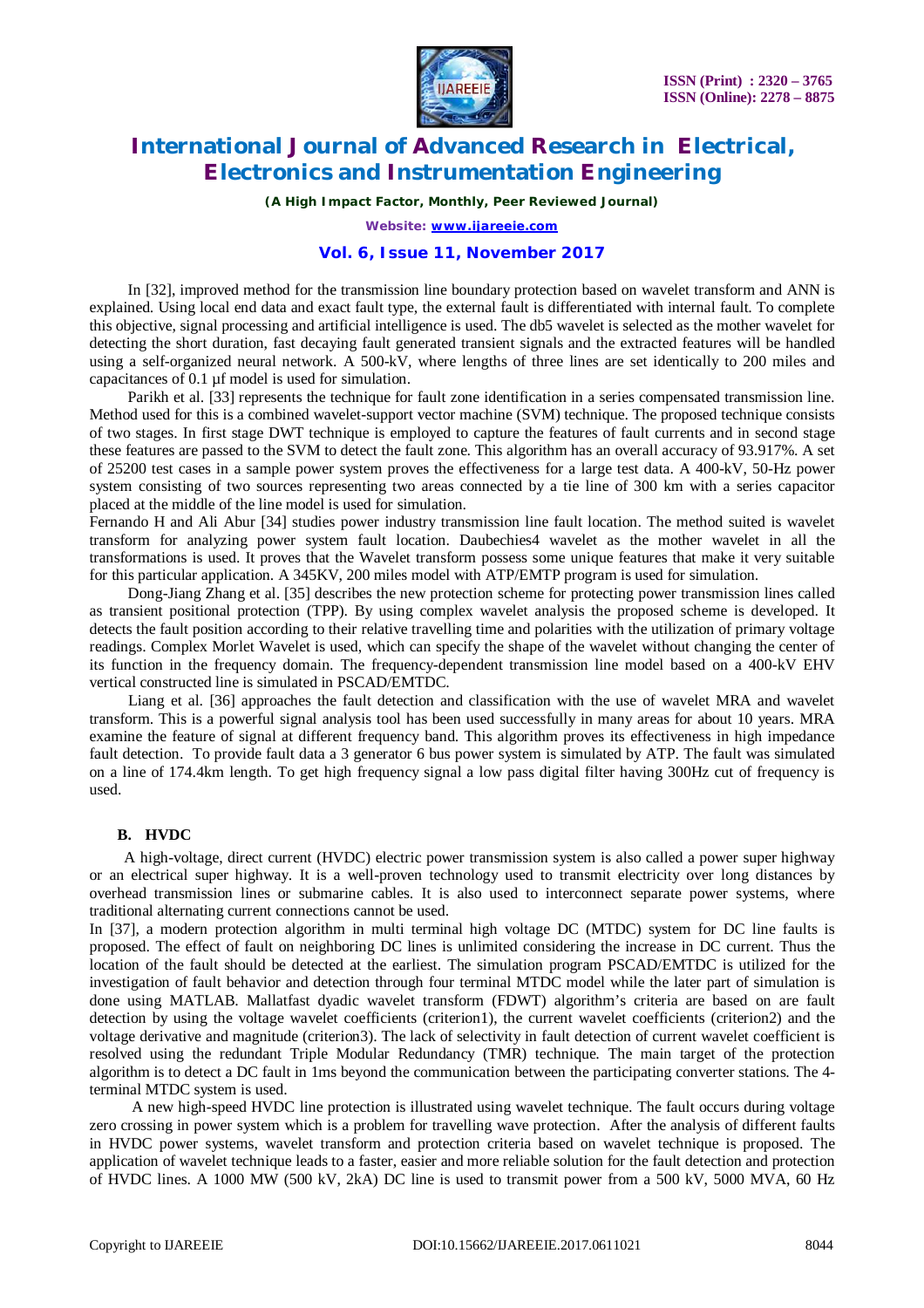

*(A High Impact Factor, Monthly, Peer Reviewed Journal)*

*Website: [www.ijareeie.com](http://www.ijareeie.com)*

### **Vol. 6, Issue 11, November 2017**

network to a 345 kV, 10000 MVA, 50Hz network. The DC line is 300 km long and the speed of the travelling wave is 296112 km/s. It is the standard model of 12-pulse HVDC system under the MATLAB environment [38].

# **C. POWER TRANSFORMER**

 A power transformer is a static piece of apparatus with two or more windings which, by electromagnetic induction, transforms a system of alternating voltage and current into another system of voltage and current for the purpose of transmitting electrical power.

Saleh et al. [39] introduces a modernistic algorithm for differential protection of three phase power transformers which is based on wavelet packet transform. The presented algorithm is a two level resolution WPT, based on estimating the WPT coefficients, of the next level highest frequency sub-band. These coefficients and time locations simultaneously help to determine the type of examined currents. The Daubechies Db4 is most favorable mother wavelet for current diagnosis application. Under various operating conditions the simulation results show the effective, reliable and fast capabilities of WPT algorithm to analyze different types of currents flowing in a power transformer. The WPT algorithm is tested on a 3-phase, 5 kVA, 230/550–575–600, 60 Hz, core type delta-star power transformer. The differential current is sampled at 10 kHz.

Ozgonenel et al. [40] discusses about the protection of power transformer in power system. Wavelet Transform is a reliable and computationally efficient tool for distinguishing between the inrush currents and fault currents. In this study, Coiflet 6 (Coif 6) wavelet function is used for the discontinuity analysis of phase currents. It gives accurate discrimination between magnetizing inrush and fault currents in transformer protection. Different faults are simulated using ATP-EMTP model.

 In [41], a scheme for power transformer protection is introduced. It includes both wavelet transform as well as fuzzy logic. Db6 wavelet function is used for the discontinuity analysis of the phase currents in this paper. A 138/13.8 kV, 30 MVA transformer is simulated using MATLAB/Simulink. Fuzzy logic is used to overcome the uncertainty in the differential current signals.

### **III.POWER QUALITY**

It is an electrical network or the grid's ability to supply a clean and stable power supply. A perfect power supply that is always available, has a pure noise-free sinusoidal wave shape, and is always within voltage and frequency tolerance. Alexander Kusko (1976) has discussed on power quality events [42] happen during fault conditions, lightning strikes, and other occurrences that adversely affect the line-voltage and/or current waveforms.

Santoso et al. [43] represents the power quality evaluation using wavelet transform. For slow transient disturbances, Daubechies Db8 and Db18 are better and for short transient disturbances, Db4 and Db6 are good. This technique is demonstrated to detect, localize and investigate the types of power quality disturbances. An automatic scheme is considered with the uniqueness of the squared wavelet transform coefficients for enhancing the results of this technique. Classification of power disturbances is successfully achieved automatically with wavelet transform. The wave fault disturbances recorded on 15 December 1993 and on 23 December 1993.

 In [44], utilization of discrete wavelet transform to analyze and detect power quality disturbances is presented. The disturbances are voltage sag, swell, outage and transient. The wavelet Daubechies Db4 is used for analyzing the disturbance signals. Simulation of power system network is carried out by EMTP. Visual inspection becomes unrealistic in front of the very large composed data. The wavelet transform has the ability to categorize and detect the power quality disturbances automatically. A 3 source system model is used for testing.

Jahromi et al. [45] analyzes the harmonics effect in wind turbine by introducing a powerful method to decrease down the effects, based on both the wavelet analysis and active filters. The number of harmonics decreased and the improvement of power quality network is completed with a harmonic model of wind turbine and harmonic reduction technique. To detect the harmonic components, two criteria are used. The wavelet Daubechies at level Db8 particularly shows the amount of harmonics in a signal. The other criterion is the drop in wavelet coefficient signal energy. The average Daubechies wavelet Db4 and Db8 are used to detect the harmonic signals. The performance of the wind farm is improved and the amount of harmonic of power converter reduces using an active filter with traction system. Automated activation of filter module(s) in accordance with the current total harmonic distortion (THDi) and the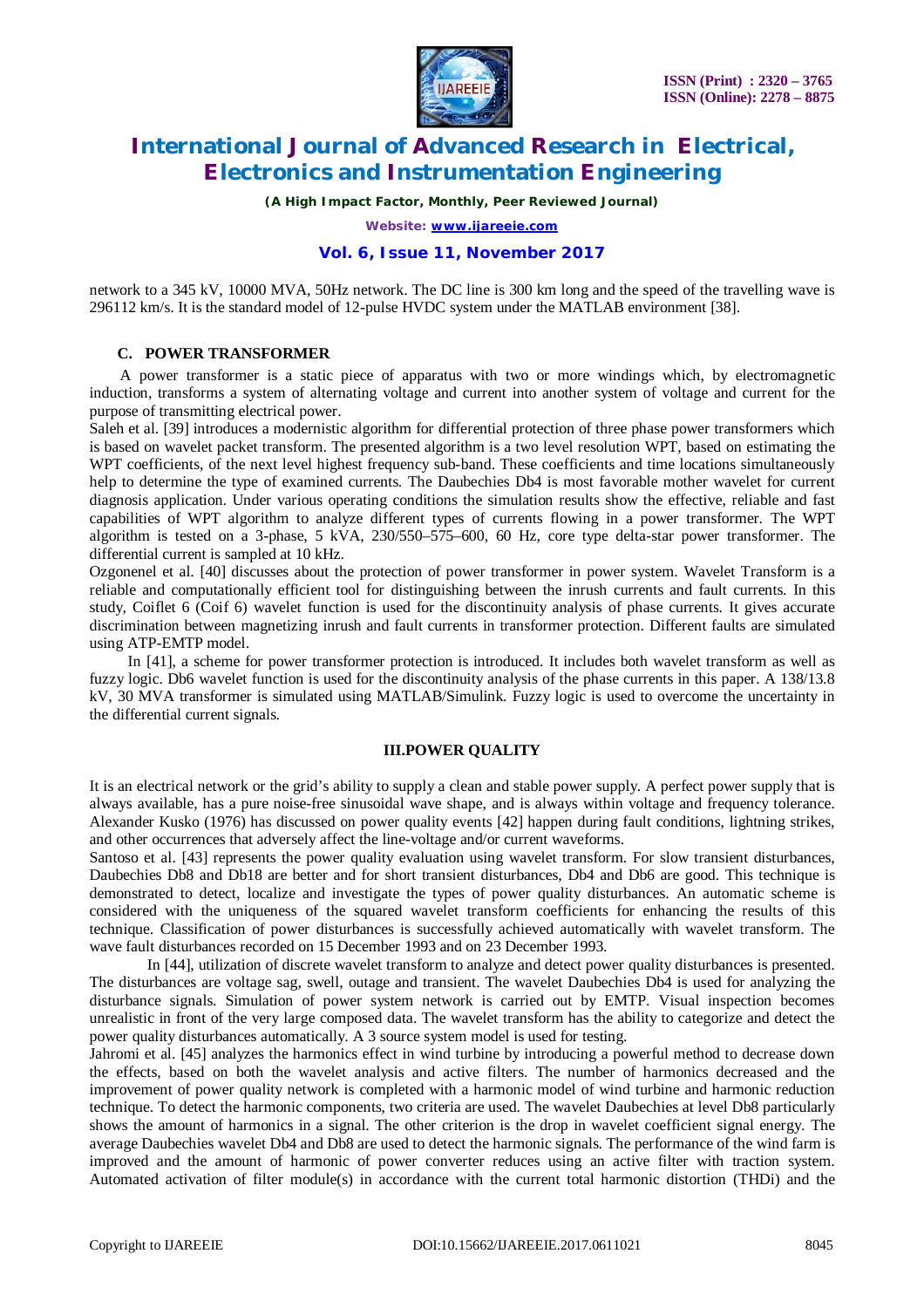

*(A High Impact Factor, Monthly, Peer Reviewed Journal)*

*Website: [www.ijareeie.com](http://www.ijareeie.com)*

# **Vol. 6, Issue 11, November 2017**

harmonic factor (HF) levels set by the IEEE 519-1992 standard. A special 3-level PWM switching strategy is given for filter modules, results 50% reduction in the overall switching losses compared with the 2-level method.

 In [46], a modern approach for power quality disturbances using ANN and multi wavelet transform is presented. The multi-wavelet based neural network classifier is used for high efficiency. It is also used for detection, determination, low usage time and to localize the transient disturbance. There are total 6 types of power quality disturbances i.e. type A to type F. The multi-wavelet is DGHM and the simulation of the disturbances is completed using MATLAB program. Pure sinusoidal (type A) harmonic distortion (type E) impulsive transient are analyzed with 100% accuracy, voltage sag (type B) with 97.27%, voltage swell (type C) with 96.40% and interruption (type D) with 94.50% efficiency. It leads us to understand the analysis of multi wavelet based neural structure, provides a great potential for diagnosis of electrical power system in the location of power quality problems.

Angrisani et al. [47] discusses power quality problem and variation in the electrical power services. To overcome this problem the combination of continuous wavelet transform (CWT) and its modulus maxima properties and DWT is used. The detection of the disturbance and its duration is done through CWT. Frequency sub-bands disturbance amplitude is found by decomposing in a distributed manner using DWT. The most relevant disturbances in electrical power systems can be detected, localized and estimated in noisy environment through wavelet transform. Using less parameter, the disturbance classification is completed. The sampling frequency is 12.8 kHz and sample number 1024. The number of Monte Carlo simulations for each case and each SNR (Signal to Noise Ratio) value is 100.

Chia-Hung Lin et al. [48] determines the problem related to the sensitivity of the electronic equipment. Power quality detection has been analysed by adaptive wavelet networks (AWNs). AWN combines the use of morlet wavelet and adaptive probabilistic networks. Disturbance events detection system (DEDS) is used to monitor eight locations. Morlet wavelets are responsible for extracting features from unknown signals and probabilistic networks. In a dynamic environment, AWN models are suitable for application.This process is very fast. A 14-bus system is used consist of five generator buses, 15 lines, 5 transformers, and 8 nonlinear devices. The buses with harmonic sources used in the measurements for 8 observation locations in the system. At each observation location, harmonic and voltage fluctuation phenomena are considered and for neighbouring buses the harmonic source causing voltage distortion are considered.

 In [49], the method for harmonic analysis based on wavelet transform is proposed. The wavelet transform is utilized for extracting disturbances in power quality monitoring systems. Distortion due to different sub-band harmonics can be easily estimated and each harmonic component can be evaluated from different part of the transformed data by this method.

Kanirajan et al. [50] specify the power quality issues which have increased in recent years and to minimize these issues the classification of power quality events is required. It gives the classification of power quality events with the help of wavelet based data compression technique i.e. Daubechies 2 and Symlet.

Oyedoja et al. [51] presents, a continuous change in the power signal which usually occurs due to the presence of disturbances in power. The proposed method for the detection of disturbances is wavelet transform which uses two types of mother wavelet namely haar and dmey WT. It is useful in the identification of variation or discontinuities in signals. Diagrammatical representation of WT shows clearly the peculiarities of each kind of disturbance which is the unique quality.

Thiyagarajan et al. [52] details about the presence of harmonics in power electronics systems. The increase in harmonics distorts the shape of the voltage and current waveforms. The Wavelet transform technique uses daubechies20 to give good time resolution and poor frequency resolution at high frequencies. A 1.6 kHz frequency is used as sampling frequency with 50Hz fundamental frequency. It gives good frequency resolution and poor time resolution at low frequencies.

 In [53], the method for characterization of power quality disturbances with the help of recorded voltage and current signals is described. This method includes wavelet transformation and S-transform analysis combined with ANN technique. It analyses the visualization of voltage distortions with time varying amplitudes. Daubechies-4 mother wavelet up to 5 level decomposition is carried on sag waveform. Using matlab software a 25kv distribution network is simulated.

 Rafael A. Flores [54] describes the state of techniques for automatic classification of power quality events in order to solve problems in electrical networks. Method used for this is DWT for its computationally efficient implementation. This method gives very fast computation which is considered as advantage.

 In [55], probabilistic neural network (PNN) classifier based on S-Transform to reduce thefeatures of the disturbance signal to a better extent without losingits original property is presented. There are 11 types of disturbances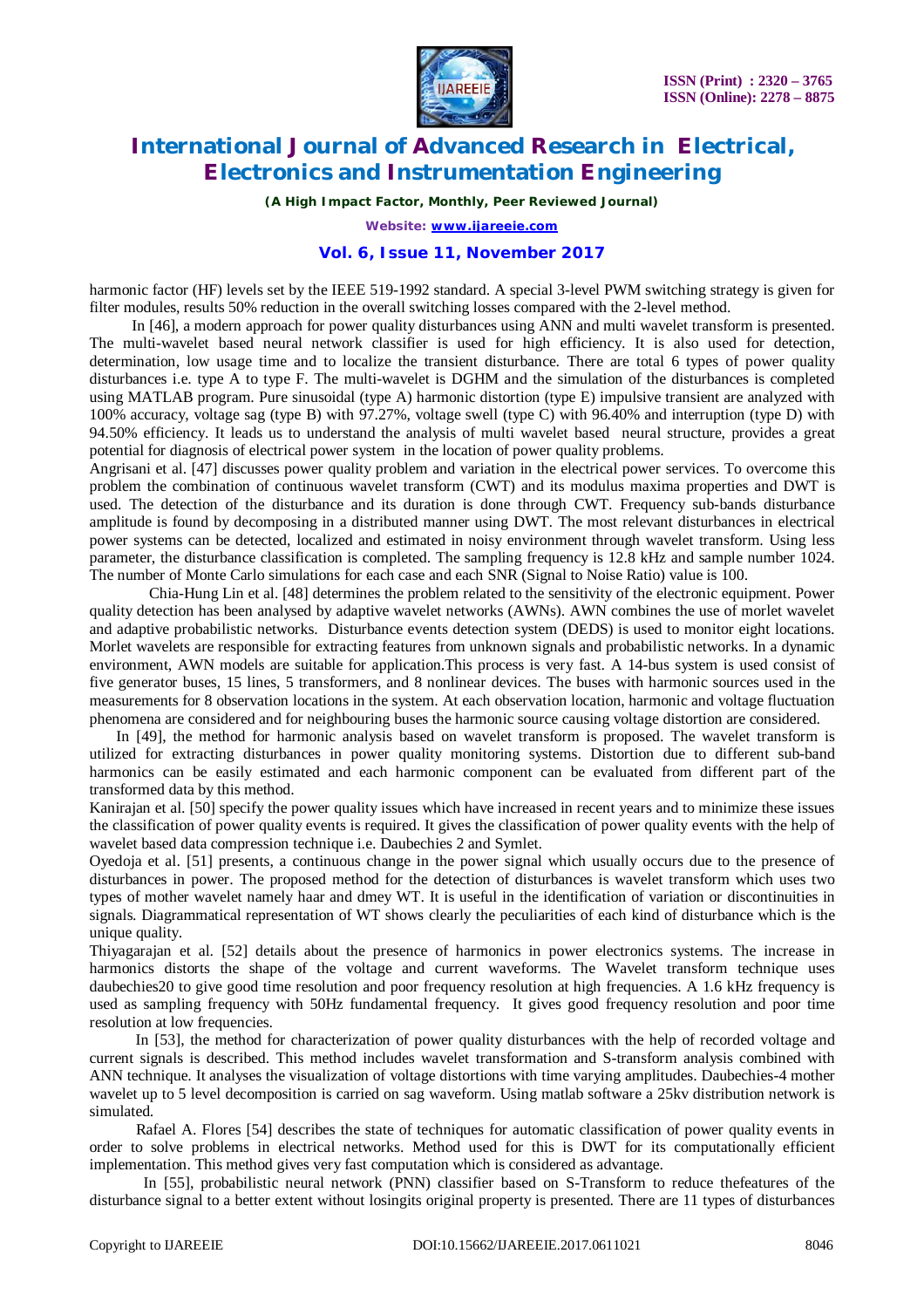

*(A High Impact Factor, Monthly, Peer Reviewed Journal)*

*Website: [www.ijareeie.com](http://www.ijareeie.com)*

### **Vol. 6, Issue 11, November 2017**

that occur frequently in distribution network. PNN uses only 4 features for effective classification of 11 types of PQ disturbances. PNN classify the PQ class with 98.64% accuracy.

 This paper presents a tool to analyze transient disturbances in electrical power systems. Wavelet coefficient energies which act as fast and efficient tool is chosen for this purpose. Normalization scheme provides the analysis of oscillographic records. The proposed wavelet-based analysis is evaluated with about one and a half thousand actual oscillographic records and good results were achieved [56].

Haibo He et al. [57] focus on the PQ disturbances classification problem. PQ classification is based on the wavelet transform and self-organizing learning array (SOLAR) system. Daubechies Wavelet is utilized to construct the feature vector based on the MRA method. The SOLAR implemented in this scheme is a feed forward (FF) structure with all neurons arranged in multiple layers.

 Gupta et al. [58] describes the supply-voltage fluctuations problem. This problem occurs when processor activity rapidly changes current consumption over a relatively small time scale called as ds/dt problem. The distributed power-delivery model is designed to analyze local on-chip voltage variations. Model of the power delivery network with a distributed on-chip power-supply grid is used.

 In [59], a method for power quality (PQ) disturbance classification problem naming wavelet norm entropybased effective feature extraction method is discussed. This method performs a feature extraction and a classification algorithm. Disturbance classification scheme is performed with wavelet neural network (WNN). It gives correct classification for about 92.5% of the different power quality disturbance signals under noise condition.

Zwe-Lee Gaing et al. [60] recognizes the power-quality disturbances in which a prototype wavelet-based neural networkclassifier is used. The classifieris constructed with DWT technique combined with the PNN model. The implemented scheme has the ability of recognizing and classifying different power disturbance types more accurately.

#### **IV.ELECTRICAL MACHINES**

A machine is a device that simply transforms the direction or magnitude of a force. Machine can be a motor or generator. Motor is classified in two parts i.e.AC motor and DC motor. Induction motor comes under AC motor which is used here. Theory of electromechanical devices, with specific emphasis [61] on the theory of rotating electric machines was introduced by D. P. Kothari and I. J. Nagrath (1985).

 Induction motor is introduced by P. S. Bimbhra [62]. An induction motor, 3phase induction motor or asynchronous motor is an AC electric motor in which the electric current in the rotor needed to produce torque is obtained by electromagnetic induction from the magnetic field of the stator winding.

 In [63], a motor drive model is developed. The simulation and modeling of overvoltage problem is based on time domain method. The proposed simulation takes large time for computation. To abridge the computation time, wavelet modeling is used. Instead of EMTP, MATLAB 4.2 and ORCAD version 9.2 on a Pentium 466MHZ is used. Points considered are 512 and the simulation time is 25ms. Wavelet modeling is used effectively in the power system for solving problems of small resolution or small dimension and it decreases the computational time. The cable oscillation frequency is 1.32MHz for the 100-ft cable. The sampling frequency is greater than 2.64MHz for precise result as per the Nyquist rule.

Giaouris et al. [64], discusses the removal of noise in electrical drives. The useful information in the measurement of current is corrupted by the presence of noise in drives. This problem arises due to high frequency signals. The solution to this problem is achieved through digital low pass filter but it does not deal effectively when the signal contains time varying high frequency characteristics. The drawback of low pass filter is overcome by DB5 wavelet which is used for removing the noise. A 4-pole 400V, delta connected 7.5kW induction motor is used as test rig. It is found that result of DB5 wavelet and digital filter are similar.

In [65], the problems occurring due to rolling element bearing in machines is explained. The fault diagnosis of ball bearing is fulfilled by the methodology based on both CWT and ANN. A motor with 1797 rpm speed and 2hp load is used. To select an appropriate wavelet to extract statistical features, three wavelet selection criteria are used: Maximum energy, Minimum Shannon entropy, and Maximum energy to Shannon entropy ratio. It gives better classification efficiency for 87 different mother wavelets. It is concluded that the wavelet using Minimum Shannon Entropy ratio criterion (Complex Morlet 1-1 wavelet) gives better classification efficiency.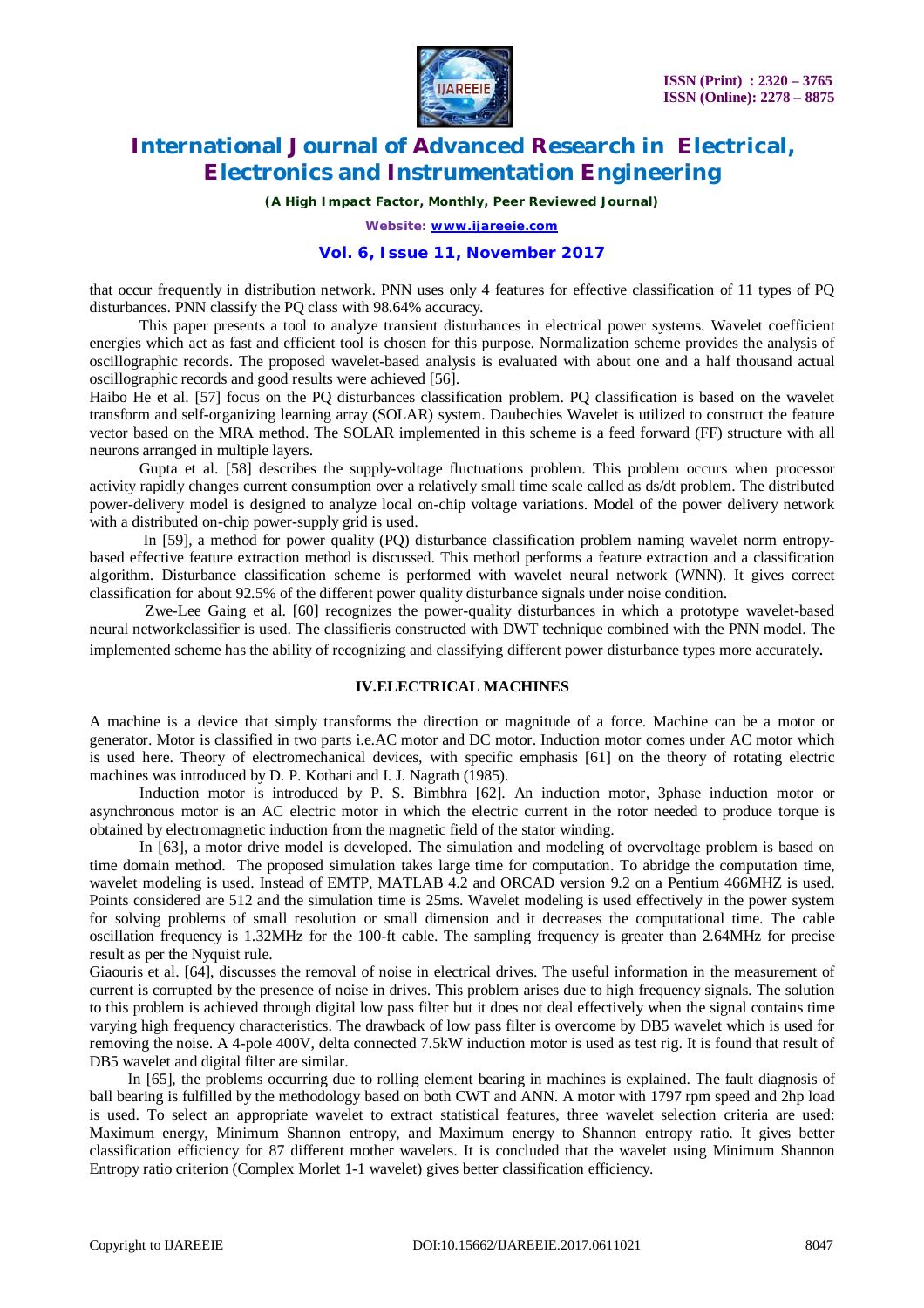

*(A High Impact Factor, Monthly, Peer Reviewed Journal)*

*Website: [www.ijareeie.com](http://www.ijareeie.com)*

### **Vol. 6, Issue 11, November 2017**

 In [66], application of wavelet transform for machine fault diagnostics is introduced. This includes time–frequency analysis of signals, fault feature extraction, singularity detection for signals, de-noising and extraction of the weak signals, compression of vibration signals and system identification.

#### **V.CONCLUSION**

Wavelet Transform plays an important role for the analysis of electrical system. The objective is to solve the problem and to give information about the type of fault. WT helps us to know where the fault occurs in short time. The applications of the wavelet analysis have covers power system, power quality and machines briefly. The study of WT in this paper is on the basis of references spread across last two decades. In signal processing field, WT has proved to be a better tool for analysis than other.

#### **REFERENCES**

- [1] Nagrath and Kothari, "Modern power system analysis", Edition (third), 2003.
- [2] Wilkinson, W.A. and Cox, M.D, "Discrete wavelet analysis of power system transients", IEEE Transactions on Power systems, 11(4), pp.2038- 2044, 1996.
- [3] Youssef, O.A, "Combined fuzzy-logic wavelet-based fault classification technique for power system relaying", IEEE transactions on power delivery, 19(2), pp.582-589, 2004.
- [4] Pham, V.L. and Wong, K.P, "Wavelet-transform-based algorithm for harmonic analysis of power system waveforms", IEEE Proceedings-Generation, Transmission and Distribution, 146(3), pp.249-254, 1999.
- [5] Hamid, E.Y. and Kawasaki, Z.I, "Wavelet-based data compression of power system disturbances using the minimum description length criterion", IEEE Transactions on Power Delivery, 17(2), pp.460-466, 2002.
- [6] Borras, D., Castilla, M., Moreno, N. and Montano, J.C, "Wavelet and neural structure: a new tool for diagnostic of power system disturbances", IEEE Transactions on Industry Applications, 37(1), pp.184-190, 2001.
- [7] Zheng, T., Makram, E.B. andGirgis, A.A., "Power system transient and harmonic studies using wavelet transform", IEEE transactions on power delivery, 14(4), pp.1461-1468, 1999.
- [8] Robertson, D.C., Camps, O.I., Mayer, J.S. and Gish, W.B, "Wavelets and electromagnetic power system transients", IEEE Transactions on Power Delivery. 11(2), pp.1050-1058, 1996.
- [9] Pillay, P. and Bhattacharjee, A , "Application of wavelets to model short-term power system disturbances", IEEE Transactions on Power Systems. 11(4), pp.2031-2037, 1996.
- [10] Pham, V.L. and Wong, K.P.,"Antidistortion method for wavelet transform filter banks and nonstationary power system waveform harmonic analysis", IEE Proceedings-Generation, Transmission and Distribution,148(2), pp.117-122,2001.
- [11] Driesen, J., Van Craenenbroeck, T., Reekmans, R. and Van Dommelen, D.,"Analysing time-varying power system harmonics using wavelet transform", In Instrumentation and Measurement Technology Conference, 1996.
- [12] Youssef, O.A.,"Online applications of wavelet transforms to power system relaying", IEEE transactions on Power Delivery, 18(4), pp.1158- 1165, 2003.
- [13] Osman, A.H. and Malik, O.P.,"Transmission line distance protection based on wavelet transform", IEEE Transactions on Power Delivery, 19(2), pp.515-523, 2004.
- [14] Chen, W., Malik, O.P., Yin, X., Chen, D. and Zhang, Z, "Study of wavelet-based ultra-high speed directional transmission line protection" IEEE Transactions on Power Delivery, 18(4), pp.1134-1139, 2003.
- [15] Solanki, M., Y. H. Song, S. Potts, and A. Perks. (2001) Transient protection of transmission line using wavelet transform, Pp.299-302.
- [16] Jiang, F., Bo, Z.Q., Chin, P.S.M., Redfern, M.A. and Chen, Z, "Power transformer protection based on transient detection using discrete wavelet transform (DWT)", In Power Engineering Society Winter Meeting, Vol. (3), pp. 1856-1861.IEEE, 2000 January.
- [17] Fan, C., Li, K.K., Chan, W.L. and Yu, W.,"Study of protection scheme for transmission line based on wavelet transient energy", International Journal of Electrical Power & Energy Systems, 28(7), pp.459-470, 2006.
- [18] Pang, C. and Kezunovic, M.,"Wavelet-based method for transmission line fault detection and classification during power swing", Med Power, Thessaloniki, Greece, 2008.
- [19] Sudhir, K.S., "Wavelet Based Fault Detection & ANN Based Fault Classification in Transmission Line Protection Scheme", In International Journal of Engineering Research and Technology, Vol. (2), IJERT, 2013, May.
- [20] Kale, V.S., Bhide, S.R. and Bedekar, P.P., "Faulted phase selection based on wavelet analysis of traveling waves", International Journal of Computer and Electrical Engineering, 3(3), pp.421, 2011.
- [21] Ngaopitakkul, A. "The combination of discrete wavelet transform and fuzzy logic algorithm for fault classification on transmission system", International journal of innovative computing information and control, 8(10 B), pp.7103-7115, 2012.
- [22] Monedero, I., León, C., Ropero, J., Elena, J.M. and Montaño, J.C.,"VICARED: A neural network based system for the detection of electrical disturbances in real time", In International Conference on Natural Computation, 2000, August.
- [23] Memon, A.P., Uqaili, M.A., Memon, Z.A., Adil, W. and Keerio, M.U., "Classification Analysis of Power System Transient Disturbances with Software Concepts", Sci. Int, 26, pp.1447-1456, 2014.
- [24] Barros, J. and Diego, R.I.,"Detection and Analysis of Time-Varying Harmonics in Power Systems Using Wavelets", 2017.
- [25] G.Keerthana and Dr.SP.Umayal,"Analysis of faults in transmission line with the help of discrete wavelet transform", International Conference on Current Research in Engineering Science and Technology, 2017.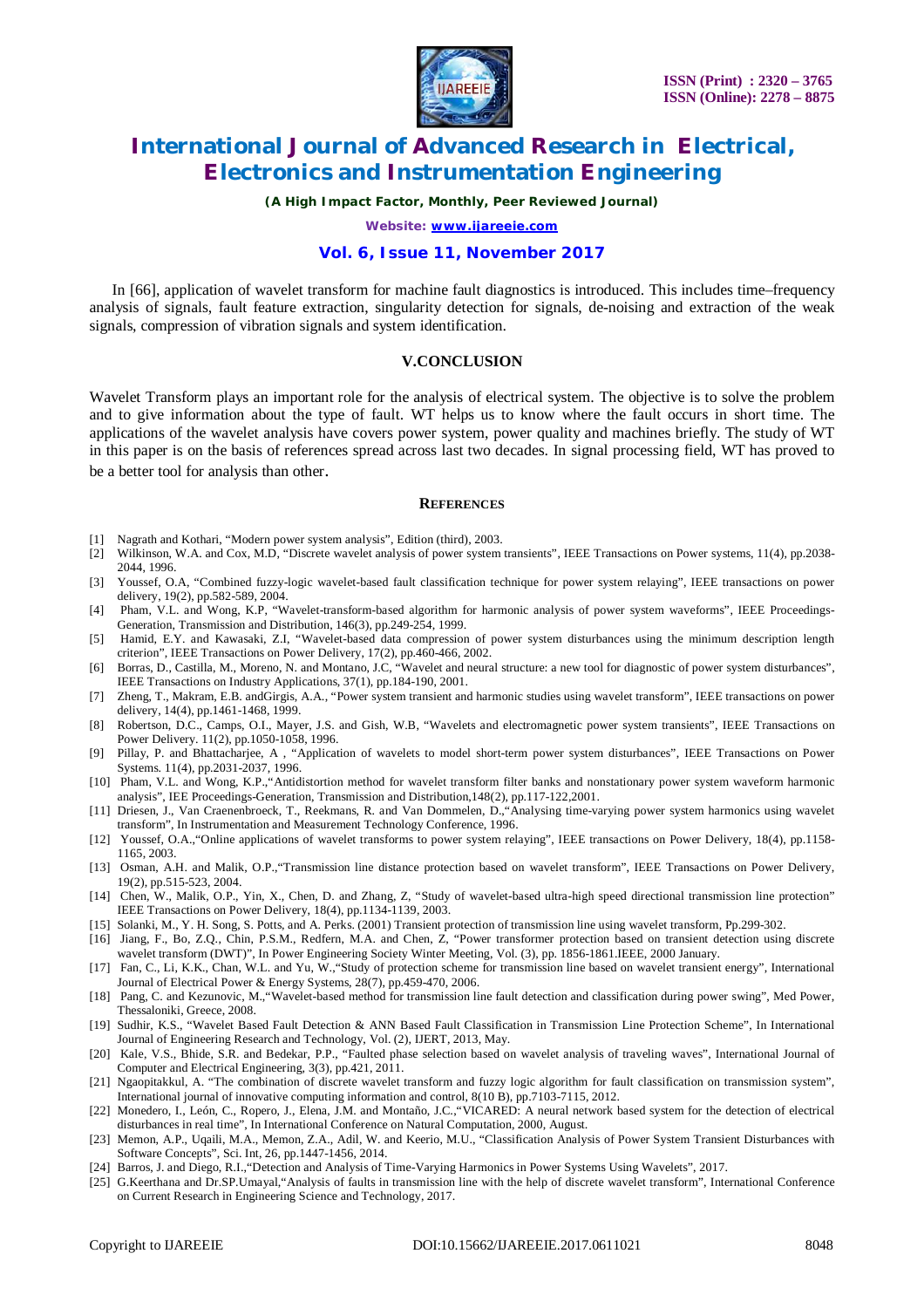

*(A High Impact Factor, Monthly, Peer Reviewed Journal)*

*Website: [www.ijareeie.com](http://www.ijareeie.com)*

#### **Vol. 6, Issue 11, November 2017**

- [26] Rao, P.V., Gafoor, S.A. and Venkatesh, C., "Detection of transmission line faults by wavelet based transient extraction", International Journal on Electrical & Power Engineering, 2, pp.42-46, 2011.
- [27] Jian-dong, D., Bao-hui, Z., Si-bei, L. and Yi, Z.,"Transient-based ultra-high-speed directional protection using wavelet transforms for EHV transmission lines", In Transmission and Distribution Conference and Exhibition: Asia and Pacific, 2005 IEEE/PES, pp. 1-6.IEEE, 2005.
- [28] Kale, V.S., Bhide, S.R., Bedekar, P.P. and Mohan, G.V.K., "Detection and classification of faults on parallel transmission lines using wavelet transform and neural network", International Journal of Electric and Electronics Engineering, 1, pp.364-368, 2008.
- [29] Patel, M. and Patel, R.N., "Fault detection and classification on a transmission line using wavelet multi resolution analysis and neural network", International Journal of Computer Applications. 47(22), pp.27-33, 2012.
- [30] Patel M, Patel RN., "Transient energy and its impact on Transmission line faults" World Academy of Science, Engineering and Technology, 2011, Aug, 21.
- [31] Pang, C. and Kezunovic, M.,"Fast distance relay scheme for detecting symmetrical fault during power swing", IEEE Transactions on Power Delivery, 25(4), pp.2205-2212, 2010, Oct.
- [32] Zhang, N. and Kezunovic, M., "Transmission line boundary protection using wavelet transform and neural network", IEEE Transactions on Power Delivery.22 (2), pp.859-869,2007, April.
- [33] Parikh, U.B., Das, B. and Maheshwari, R.P., "Combined wavelet-SVM technique for fault zone detection in a series compensated transmission line", IEEE Transactions on Power Delivery. 23(4), pp.1789-1794, 2008, Oct.
- [34] Magnago, F.H. and Abur, A., "Fault location using wavelets", IEEE Transactions on Power Delivery.13 (4), pp.1475-1480, 1998, Oct.
- [35] Zhang, D.J., Wu, Q.H., Bo, Z.Q. and Caunce, B.,"Transient positional protection of transmission lines using complex wavelets analysis", IEEE Transactions on Power Delivery.18 (3), pp.705-7, 2003, July.
- [36] Liang, J., Elangovan, S. and Devotta, J.B.X.,"A wavelet multiresolution analysis approach to fault detection and classification in transmission lines", International Journal of Electrical Power & Energy Systems, 20(5), pp.327-332, 1998, June.
- [37] De Kerf, K., Srivastava, K., Reza, M., Bekaert, D., Cole, S., Van Hertem, D. and Belmans, R,"Wavelet-based protection strategy for DC faults in multi-terminal VSC HVDC systems", IET Generation, Transmission & Distribution, 5(4), pp.496-503, 2011.
- [38] Shang, L., Herold, G., Jaeger, J., Krebs, R. and Kumar, A.,"High-speed fault identification and protection for HVDC line using wavelet technique" In Power Tech Proceedings, 2001 IEEE Porto, Vol (3), pp. 5-pp. IEEE, 2001.
- [39] Saleh, S.A. and Rahman, M.A.,"Modeling and protection of a three-phase power transformer using wavelet packet transform", IEEE Transactions on Power Delivery, 20(2), pp.1273-1282, 2005.
- [40] Ozgonenel, O., Onbilgin, G. and KOCAMAN, C., "Transformer protection using the wavelet transform", Turkish Journal of Electrical Engineering & Computer Sciences, 13(1), pp.119-136,2005.
- [41] Ramesh, K. and Sushama, M., "Power transformer protection using wavelet packet transform", In Computer Communication and Informatics (ICCCI), 2014 International Conference, 2014, January.
- [42] Alexander Kusko and Marc T. Thompson., "Power Quality in Electrical System", 2007.
- [43] Santoso, S., Powers, E.J., Grady, W.M. and Hofmann, P.,"Power quality assessment via wavelet transform analysis", IEEE transactions on Power Delivery, 11(2), pp.924-930, 1996.
- [44] Nath, S., Dey, A. and Chakrabarti, A., "Detection of power quality disturbances using wavelet transform", World Academy of Science, Engineering and Technology, 49, pp.869-873, 2009.
- [45] Jahromi, S.N. and Ghandehari, R, "A novel and fast technique for harmonic reduction based on wavelet analysis and active filter in wind farms", IRACST-Engineering Science and Technology: An International Journal (ESTJ), 2(4), 2012.
- [46] Kaewarsa, S., Attakitmongcol, K. and Kulworawanichpong, T.,"Recognition of power quality events by using multiwavelet-based neural networks", International Journal of Electrical Power & Energy Systems, 30(4), pp.254-260, 2008.
- [47] Angrisani, L., Daponte, P., D'apuzzo, M. and Testa, A., "A measurement method based on the wavelet transform for power quality analysis", IEEE Transactions on Power Delivery, 13(4), pp.990-998, 1998.
- [48] Lin, C.H. and Wang, C.H., "Adaptive wavelet networks for power-quality detection and discrimination in a power system", IEEE Transactions on Power Delivery. 21(3), pp.1106-1113, 2006.
- [49] Huang, J.S., Negnevitsky, M. and Nguyen, D.T., "Wavelet transform based harmonic analysis", In Australasian universities power engineering conference and IEAust electric energy conference, 1999.
- [50] P.Kanirajan, V.Suresh Kumar., "A Wavelet Based Data Compression Technique for Power Quality Events Classification", WSEAS TRANSACTIONS on POWER SYSTEMS. Volume 10, 2015.
- [51] Oyedoja, kayoed.Obiyemi, Obiseye., "WAVELET TRANSFORM IN THE DETECTION OF ELECTRICAL POWER QUALITY DISTURBANCES",International Journal of Engineering and Applied Sciences, April 2013. Vol. 3, No. 2, 2013.
- [52] Thiyagarajan, V. and Subramanium, N.P., "Analysis and Estimation of Harmonics using Wavelet Technique", Indonesian Journal of Electrical Engineering and Computer Science, 13(2), pp.305-313, 2015.
- [53] P. Sairevathi , G.V. Marutheswar., "CLASSIFICATION OF POWER QUALITY DISTURBANCES USING WAVELET TRANSFORM AND S-TRANSFORM BASED ARTIFICIAL NEURAL NETWORK", International Journal of Advanced Research in Electrical,Electronics and Instrumentation Engineering. Vol. (2).
- [54] Flores, R.A., "State of the art in the classification of power quality events, an overview", In Harmonics and Quality of Power, 2002. 10th International Conference, 2002, 6 October.
- [55] Mishra, S., Bhende, C.N. and Panigrahi, B.K., "Detection and classification of power quality disturbances using S-transform and probabilistic neural network", IEEE Transactions on power delivery, 23(1), pp.280-287, 2008, Jan.
- [56] Costa, F.B., Souza, B.A. and Brito, N.S.D.,"Discrete wavelet transform in power systems: Transient disturbance analysis", In International Symposium on High Voltage Engineering, 2009.
- [57] He, H. and Starzyk, J.A., "A self-organizing learning array system for power quality classification based on wavelet transform", IEEE Transactions on Power Delivery, 21(1), pp.286-295, 2006, Jan.
- [58] Gupta, M.S., Oatley, J.L., Joseph, R., Wei, G.Y. and Brooks, D.M.,"Understanding voltage variations in chip multiprocessors using a distributed power-delivery network", In Design, Automation & Test in Europe Conference & Exhibition, 2007, April.